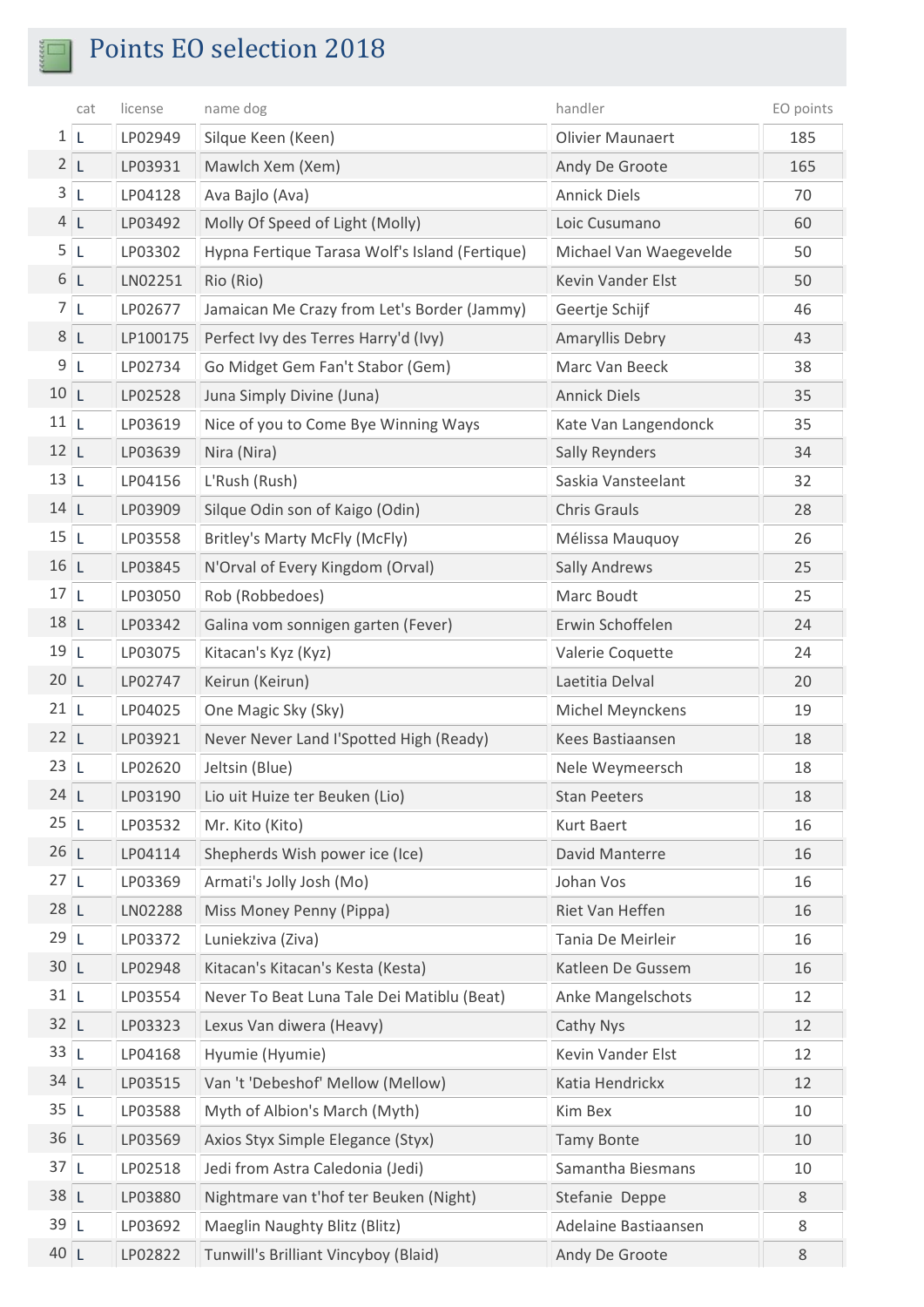$\frac{1}{2}$ 

| $41$  L | LP03519 | Linka (Linka)                                  | Valérie Malbrancke      | 6              |
|---------|---------|------------------------------------------------|-------------------------|----------------|
| 42 L    | LP03486 | Coldstream Doomsday (Lobos)                    | Philippe Vosters        | 6              |
| 43L     | LP02566 | Jameelah of Albion's March (Meelah)            | Tom Elsen               | 6              |
| 44 L    | LP02260 | Indiana (Indiana)                              | <b>Francis Thonnard</b> | 6              |
| 45L     | LP02817 | Kwincy (Kwincy)                                | Nathalie Kieffer        | 5              |
| 46 L    | LP03819 | Magique Dune Nitro (Nitro)                     | Nico Hendrickx          | 5              |
| 47L     | LP02241 | Ixcell (Ixcell)                                | <b>Gaby Sengier</b>     | 5              |
| 48 L    | LP02397 | van de Galeystukken Inferon (Ferre)            | Nico Hendrickx          | 5              |
| 49L     | LP04105 | Obi-Wan of speed of light (Obi-Wan of speed of | Grégory Jacquemin       | 4              |
| 50L     | LP04071 | Arany Nimród Obke (Obke)                       | Gert-Jan Hedeman        | $\overline{4}$ |
| 51L     | LP03442 | Loy uit huize ter beuken (Loy)                 | <b>Stefanie Deppe</b>   | 4              |
| 52 L    | LP03842 | LT Nice Suma (Suma)                            | Leen Leys               | 3              |
| 53 L    | LN02294 | Duvel (Fai)                                    | Eline De Cock           | 3              |
| 54 L    | LP03282 | Nice Of You To Come Bye Mr Freeze (Kai)        | Ken Cornelissen         | 3              |
| 55L     | LP02903 | Kissmo Nice As Can Be (Kissmo)                 | Ingrid Donny            | 3              |
| 56 L    | LP02990 | Kazzan Shepherds Wish (Kazzan)                 | Martin Benoot           | 3              |
| 57L     | LP03470 | Niamh Can't fight the moonlight (Maxx)         | Freddy Schrauwen        | 3              |
| 58 L    | LP03407 | Maden of Speed of Light (Maden)                | Nicolo Panzica          | 3              |
| 59L     | LP03828 | Nimble Alice from Doggone Borders (Alice)      | Anneleen Daems          | $\overline{2}$ |
| 60 L    | LP03676 | Tikker (Tikker)                                | Sonja Smulders          | $\overline{2}$ |
| 61L     | LP03092 | Never Never Land L'Clean run (Kischa)          | Cathy Nys               | $\overline{2}$ |
| 62 L    | LP03103 | Wannahave Finest Finn au Chocolat (Finn)       | Robin Goossens          | $\overline{2}$ |
| 63L     | LP03380 | Nero Mostro (Nero)                             | Céline Schietecatte     | $\mathbf 1$    |
| 64 L    | LP02476 | laru Nice As Can Be (laru)                     | Tania De Meirleir       | $\mathbf 1$    |
| 65L     | LP04126 | One in a million gbee from doggone borders     | Anneleen Daems          | $\mathbf{1}$   |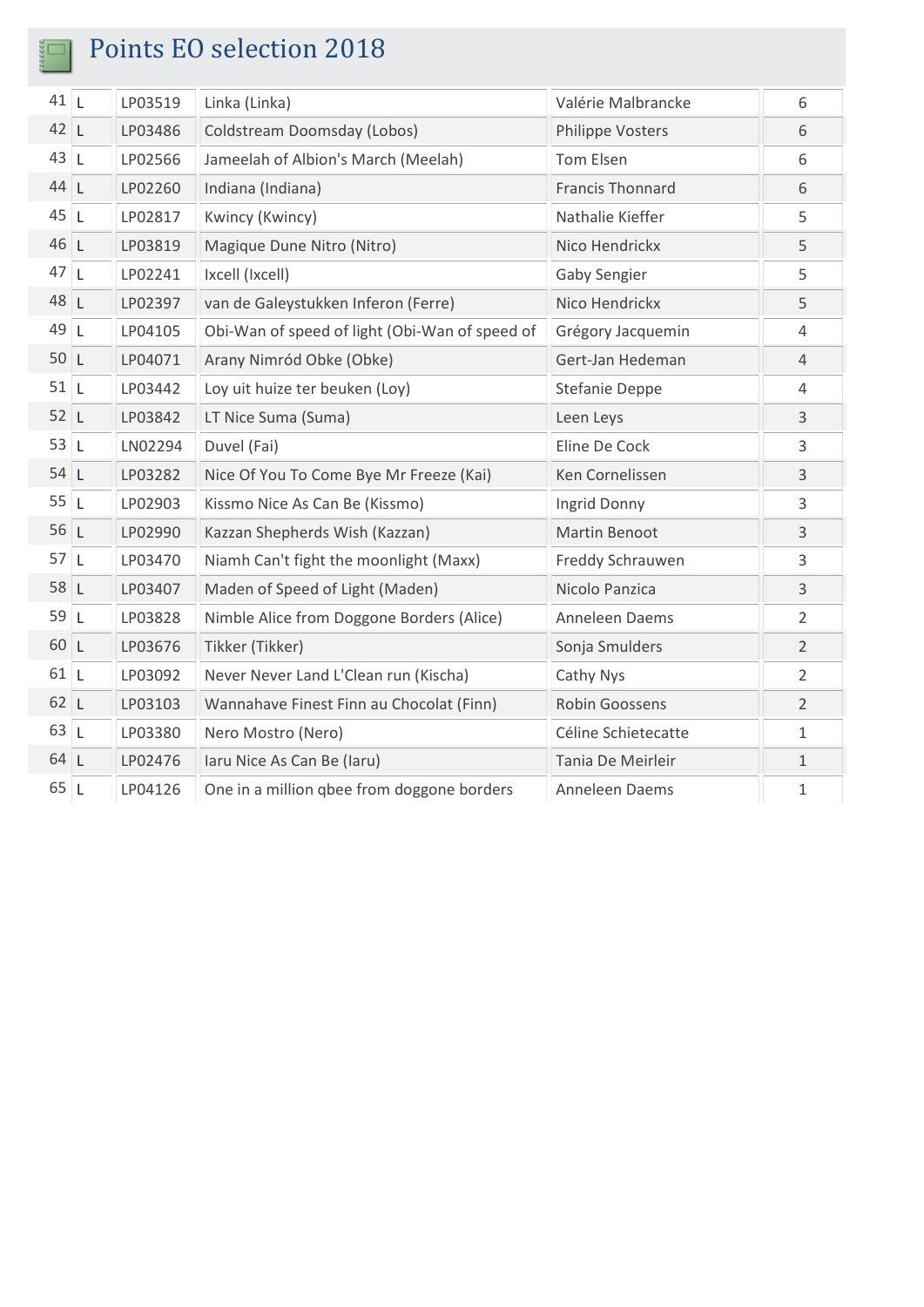$rac{3}{5}$ 

|             | cat            | license | name dog                                          | handler                   | EO points      |
|-------------|----------------|---------|---------------------------------------------------|---------------------------|----------------|
| $1\vert$    | M              | MP02860 | Revival Bi z Dablovy Studanky (Revi)              | Rebekka De Backer         | 91             |
|             | $2 \mathsf{M}$ | MP02191 | Magique Dune Heavydee (Deedee)                    | Andy De Groote            | 66             |
| 3           | M              | MP02089 | Culzean Castle Hoyden O'the Heather (Jazz)        | Els Van Hauwermeiren      | 48             |
| 4           | M              | MP03655 | New Bi Illusion By Senza Of The Five Colors (Sid) | Veerle Jacobs             | 35             |
| 5           | M              | MP02297 | Illusion of The Four Bee's (Doy)                  | <b>Frank Gers</b>         | 29             |
| 6           | $\mathsf{M}$   | MP03404 | Amazing Velocity Cruise Controle (Finn)           | Andrea Prezzi             | 29             |
| 7           | M              | MP04075 | Outback-workaholic's Mandurah Destiny (Dessy)     | Sofie Mertens             | 29             |
| 8           | M              | MP02946 | Tails Of Magic Buckbeak (Mr. Bee)                 | Stefaan Tousseyn          | 26             |
| 9           | M              | MP03204 | Lupé (Lupé)                                       | Tom Elsen                 | 22             |
| 10 M        |                | MP03184 | Cailin's Dance Of Kemaja's Forest (Cailin)        | <b>Evelien Moyaers</b>    | 20             |
| 11          | $\overline{M}$ | MP04090 | Optimus of the Golden Fir (Opti)                  | <b>Bernadette Parotte</b> | 19             |
| 12 M        |                | MP03739 | Need for Speed of the Five Colors (Nio)           | Jessica Holsteens         | 16             |
| $13 \mid M$ |                | MP03110 | Tails of magic Winky (Winky)                      | <b>Stefanie Deppe</b>     | 14             |
| 14 M        |                | MP02855 | lamtessa of Frightning Speed (Tessa)              | Marleen Haeneefstingels   | 10             |
| 15          | M              | MP03377 | Sunkatroy Catori (Noé)                            | Jolien Willems            | 10             |
| 16 M        |                | MN01851 | Navi (Na'vi)                                      | Chloë Decock              | 10             |
| $17 \, M$   |                | MP02436 | Ici of Frightning Speed (Ici)                     | <b>Gunther Sourbron</b>   | 8              |
| 18 M        |                | MP02988 | Montana's Spirit Hopeful Beginning (Sai)          | <b>Birthe Verhaert</b>    | 6              |
| 19          | M              | MP03395 | Yippie Jip von Goldschmieding (Jip)               | Dries Schellekens         | 4              |
| 20 M        |                | MP03717 | Miel - Hadile (KaMiel)                            | Liesbeth Raes             | $\overline{2}$ |